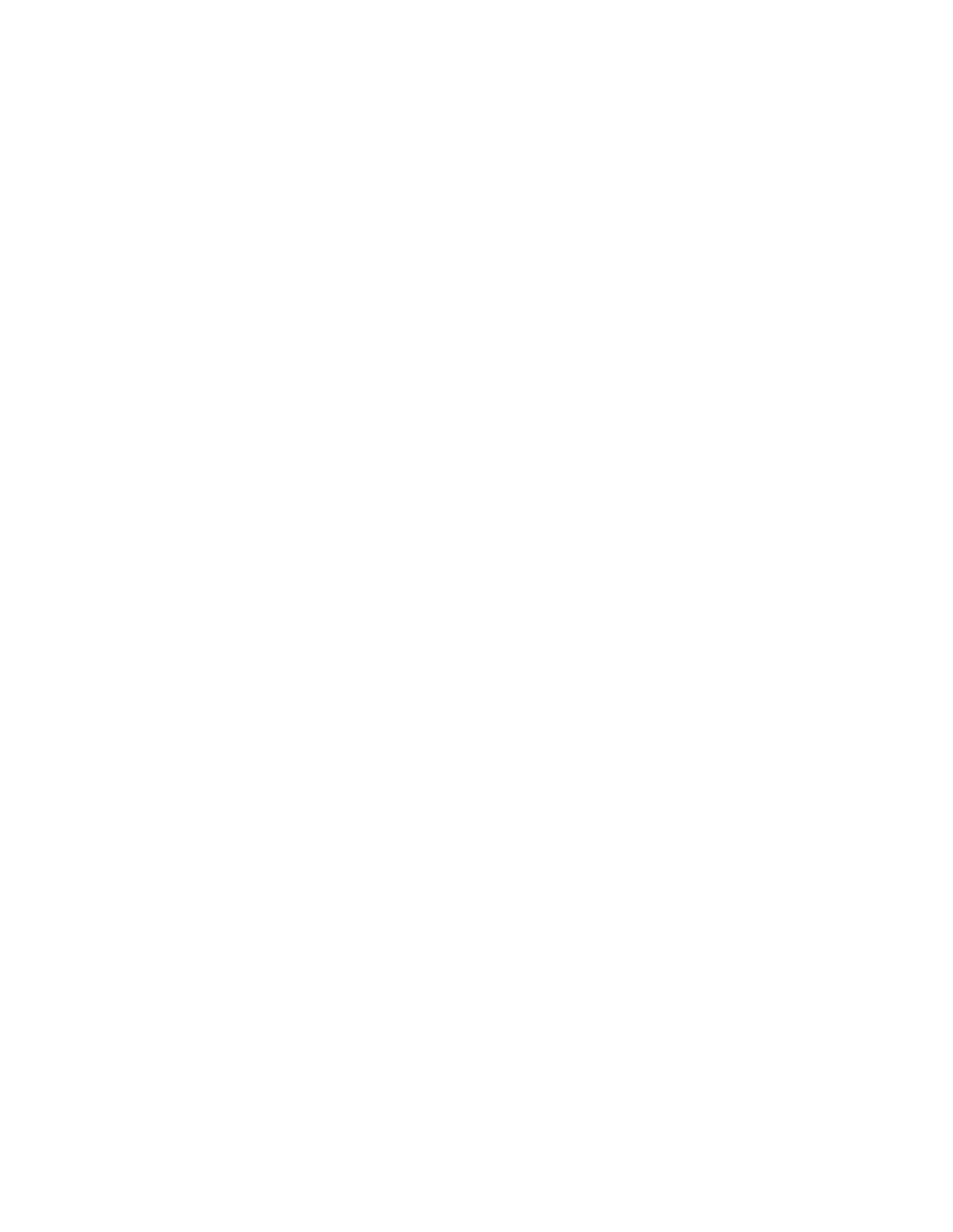## INEQUITABLE CONDUCT, GROSS NEGLIGENCE AND THE KINGSDOWN **DECISION**

#### JIM CARMICHAEL AND CAMERON WEIFFENBACH\*

#### **INTRODUCTION**

Judge Markey wrote several decisions involving inequitable conduct. One of those cases was the landmark decision: *Kiangsdown Medical Consultants, Ltd v. Hollister, Inc.*<sup>1</sup> The *Kingsdown* decision held that gross negligence is not sufficient to show intent.<sup>2</sup> However, Judge Markey also wrote the *J.P Stevens v. Lex Tex, Ltd.*<sup>3</sup> decision about 3 years prior to *Kiangsdown.* The *J.P Stevens* case is cited for the proposition that the "threshold standard for intent that must be established is 'gross negligence."<sup>4</sup> Would *J.P. Stevens* have been decided differently after *Kingsdown*?

#### I. HISTORICAL DEVELOPMENT RE "GROSS NEGLIGENCE" AND INEQUITABLE CONDUCT

In order to have a better understanding of the *JP. Stevens* and *ingsdown* decisions, we need to explore the historical development of inequitable conduct and the intent element.

Three major decisions came out of the Supreme Court in the 1930's and 1940's: *Keystone Driller Co. v. General Excavator Co.,5 Precision Instrument Manufacturing Co. v. Automobile Maintenance Machinery Co.,6* and *Hazel-Atlas Glass v. Hartford-Empire Co.7* The *Hazel-Atlas Glass* case had the most significant impact on the development of inequitable conduct.

In 1933, *Keystone Driller* was decided. 8 During prosecution of his patent, the patentee became aware of a public use of an excavator that came within the scope of his claims.<sup>9</sup> After the patent issued, but before filing an infringement action against General Excavating, the patentee made an agreement with a person, who knew that the patented invention had been in public use, to keep the details of the public use

**<sup>\*</sup>** Jim Carmichael is a principal with Miles & Stockbridge P.C. focusing on intellectual property. He was a former clerk of the late Federal Circuit Chief Judge Howard T. Markey. Mr. Cameron Weiffenbach is of counsel with Miles & Stockbridge P.C. focusing on intellectual property. Mr. Weiffenbach also served as an administrative patent judge at the Board of Patent Appeals and Interferences at the USPTO in the fields of chemical and biotechnology patent applications.

<sup>1</sup> 863 F.2d 867 (Fed. Cir. 1988) [hereinafter *Kingsdown Fed. Cir.]* (en banc).

<sup>2</sup> *Id.* at 876.

**<sup>3</sup>** 747 F.2d 1553 (Fed. Cir. 1984).

<sup>4</sup>Chisum, *Patent Law Digest, Abstracts of Federal Circuit Decisions 1982-2006,* **2007** Edition, page 1175 (2007).

**<sup>5</sup>** 290 U.S. 240 (1933).

**<sup>6</sup>** 324 U.S. 806 (1945).

**<sup>7</sup>** 322 U.S. 238 (1944).

**<sup>8</sup>** *Keystone Driller,* 290 U.S. at 298.

<sup>9</sup> Keystone Driller Co. v. Gen. Excavator Co., 10 U.S.P.Q. (BNA) 180, 187 (N.D. Ohio 1931), *rev'dandrmanded,* 62 F.2d 48 (1932), *afFd,* 290 U.S. 240 (1933).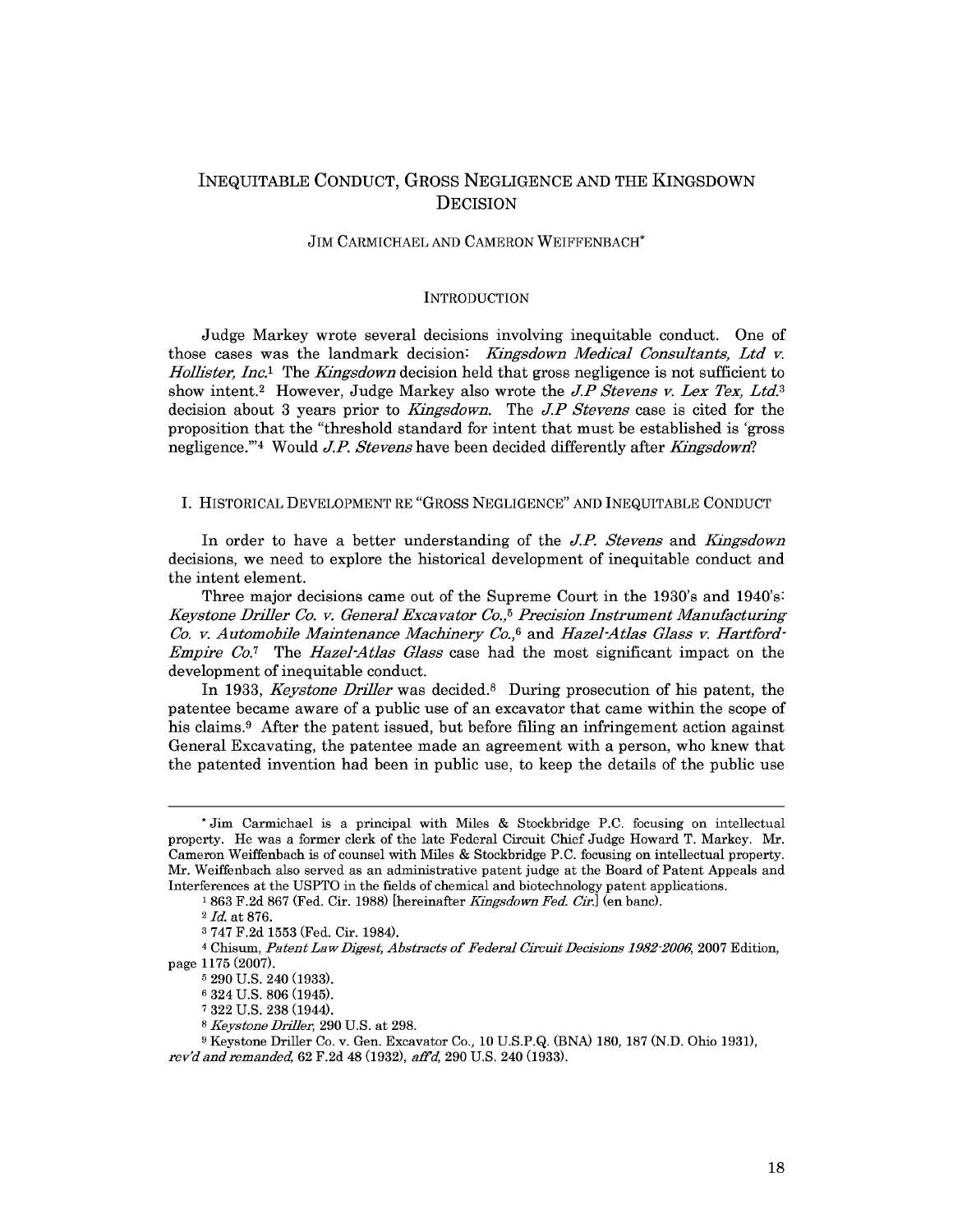secret.<sup>10</sup> The infringement action was brought.<sup>11</sup> However, during the trial, the facts surrounding the patentee's efforts to suppress the details of the public use became known. 12 General Excavating asserted that the action should be dismissed because Keystone Drillers came into court with unclean hands. 13 The district court refused to apply the unclean hands doctrine because there was no suppression of evidence in the infringement action.<sup>14</sup> On appeal, however, the court of appeals disagreed, holding the patentee's actions were "highly reprehensible" and that equity requires that the party seeking relief must come into court with clean hands.<sup>15</sup> Keystone appealed to the Supreme Court and the Court affirmed the court of appeals decision. 16 The Supreme Court, however, did not address whether the information regarding the prior public use should have been disclosed to the Patent Office during the prosecution of the patent application. <sup>17</sup>

In 1945, *Precision Instrument* was decided.18 This case stemmed from an interference proceeding in the Patent Office between an application to Zimmerman (owned by party Automotive) and an application to Larson (owned by party Precision).<sup>19</sup> The inventions in both applications was directed to a torque wrench.<sup>20</sup> Party Larson filed a preliminary statement giving false dates as to conception and reduction to practice to antedate Zimmerman. 21 Counsel for Zimmerman suspected the dates were false and conducted an investigation.<sup>22</sup> He obtained an uncorroborated statement from a former employee of Automotive, Tomasma, regarding conception of the invention.<sup>23</sup> Tomasma gave a statement that, while employed by Automotive, he had collaborated with Larson in conceiving the invention that was disclosed and claimed in Larson's patent application and that he and Larson had a dispute as to whether he should have been named as a co-inventor with Larson.<sup>24</sup>

After Automotive's counsel confronted Larson's counsel with Tomasma's statement, the parties settled the interference.<sup>25</sup> As part of the settlement, Larson assigned his application to Automotive.<sup>26</sup> The Patent Office was never told in the settlement agreement filed in the interference that Larson's preliminary statement contained false data known to both parties in the interference.<sup>27</sup> Further the

**<sup>17</sup>***See* id.

23 *Id.*

**<sup>10</sup>** *Id.* at **186, 192.**

<sup>11</sup>*Id.* at **181.**

<sup>12</sup>*Id.* at 186, 192.

<sup>13</sup> *Id.* at 184.

<sup>14</sup>*Id.* at **196.**

<sup>15</sup> Gen. Excavator Co. v. Keystone Driller Co., 62 F.2d 48, 49 (6th Cir. 1932) (agreeing with the district court's finding that the conduct was "highly reprehensible," but held that equity requires clean hands), *affd,* 290 U.S. 240 (1933).

<sup>16</sup>*Keystone Driller,* 290 U.S. at 241.

**<sup>18</sup>**Precision Instrument Mfg. Co. v. Auto. Maint. Mach. Co., 324 U.S. 806, 806 (1945).

<sup>19</sup> *Id.* at 812-14.

<sup>20</sup>*Id.* at 807.

<sup>21</sup>*Id.* at 809.

<sup>22</sup>*Id.* at 810.

<sup>24</sup>*Id.* at 810.

<sup>25</sup>*Id.* at 812-813.

**<sup>26</sup>** *Id.*

<sup>27</sup> *Id.* at 816.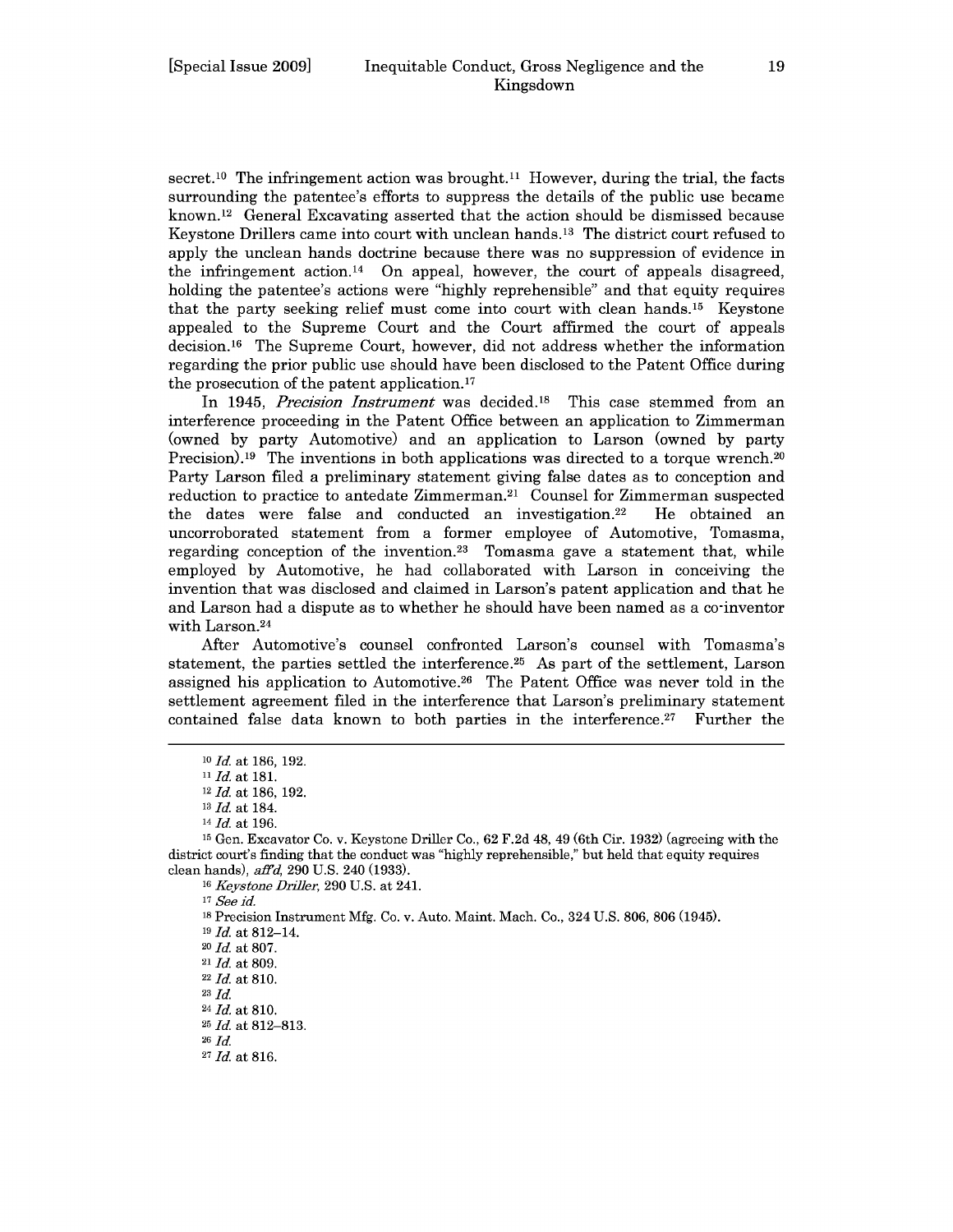uncorroborated testimony obtained by counsel for Zimmerman was not disclosed to the Patent Office.<sup>28</sup> Both applications ultimately issued as patents.<sup>29</sup>

Precision developed a new torque wrench and began selling the wrench.<sup>30</sup> Automotive sued Precision for infringement alleging that the new wrench infringed the Larson and Zimmerman patents.<sup>31</sup> The facts concerning the settlement and Automotive's investigation were brought into evidence during trial.32 The district court dismissed the suit on the "unclean hands" maxim. 33 Automotive appealed and the court of appeals reversed the decision of the district court because, according to the court of appeals, there was no duty to disclose uncorroborated testimony to the Patent Office.<sup>34</sup> Precision appealed the decision to the Supreme Court.<sup>35</sup> The Court reversed finding that Automotive knew and suppressed facts that should have been brought in some way to the attention of the Patent Office. 36 The Court held that "It]hose who have applications pending with the Patent Office or who are parties to Patent Office proceedings have an uncompromising duty to report to it all facts concerning possible fraud or inequitableness underlying the applications in issue." $37$ 

In 1944, the *Hazel-Atlas* case was decided.38 In 1919, Hartford Empire filed a patent application directed to an apparatus for a plunger glob feeding system for feeding molten glass. 39 The patent application was prosecuted for 7 years without success. 40 In 1926, it was decided to prepare an article to persuade the PTO that the plunger glob feeding using the apparatus claimed in the patent application was revolutionary.<sup>41</sup> Four patent practitioners were involved in preparing the article.<sup>42</sup> One of the patent attorneys persuaded the president of the Flint Glass Workers Union, Clarke, to sign the article as the author.43 There was nothing in the article that was false regarding the revolutionary nature of plunger glob feeding system. <sup>44</sup>

One of the attorneys, Dorsey, who had reviewed the article, was prosecuting the patent application in the Patent Office and presented the article to the examiner as evidence of a disinterested third party describing the revolutionary nature of the glob

**33** *Id.* at 333.

<sup>34</sup>*Id.* at 338.

**35** *Precision Instrument,* 324 U.S. at 812.

**<sup>36</sup>***Id.* at 818.

**37 Id.**

**<sup>38</sup>**Hazel-Atlas Glass Co. v. Hartford-Empire Co., 322 U.S. 238, 239 (U.S. 1944) [hereinafter *Hazel-Atlas Sup. Ct.].*

<sup>40</sup>Hartford-Empire Co. v. Hazel-Atlas Glass Co., 137 F.2d 764, 766 (3d Cir. 1943) [hereinafter *Hazel-Atlas Petition-Dismissal]* (neglecting mention of the article at issue), *revd,* 322 U.S. 238 (1944).

41 *Hazel-Atlas Sup. Ct.,* 322 U.S. at 240.

<sup>42</sup>*Hazel-Atlas Petition -Dismissal,* 137 F.2d at 766.

**43** *Id.*

44 *Id.* at 768.

*<sup>28</sup>Id.* at 816-817.

**<sup>29</sup>***Id.* at 814. *<sup>3</sup> <sup>0</sup>***Id.**

**<sup>31</sup> Id.**

**<sup>32</sup>***See* Auto. Maint. Mach. Co. v. Precision Instrument Mfg. Co., 143 F.2d 332-339 (7th Cir. 1944) (reciting the facts from the district court's oral opinion).

**<sup>39</sup>**Hartford-Empire Co. v. Hazel-Atlas Glass Co., 39 F.2d 111, 117 (D. Pa. 1930) [hereinafter *Hazel-Atlas Dist. Ct.], revd,* 59 F.2d 399 (3d Cir. 1943) [hereinafter *Hazel-Atlas 3d Cir.], rev'd,* 322 U.S. 238 (1944).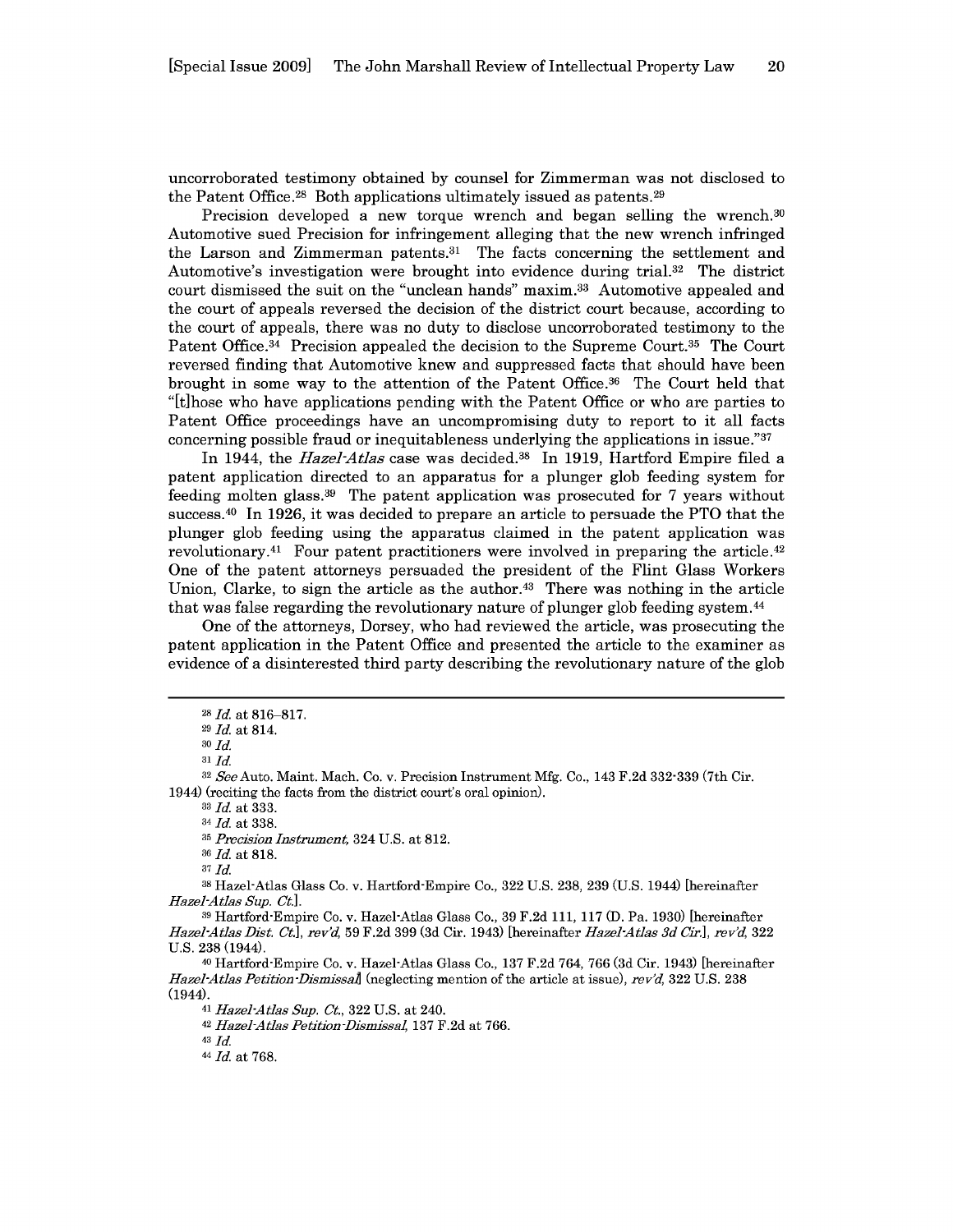feeding system. 45 The article did not persuade the examiner to allow any claims in the patent application.46 In 1928, however, the patent application was granted based on evidence to antedate the last reference applied to reject the claims.<sup>47</sup>

Shortly after the patent was granted, Hartford sued Hazel-Atlas for patent infringement. 48 During the trial Hazel-Atlas became aware that Clarke did not author the article, but decided not to raise this fact at trial.<sup>49</sup> In 1930, the district court held the patent invalid.<sup>50</sup> Hartford appealed the decision and in 1932, the court of appeals reversed, holding the patent valid on the strength of the Clarke article as showing the revolutionary nature of the invention.<sup>51</sup> Hazel-Atlas did not appeal this decision.<sup>52</sup>

In 1938, the United States brought an antitrust action against the major glass manufacturers, including Hartford and Hazel-Atlas Glass.<sup>53</sup> It was during this proceeding that Hazel-Atlas became aware of all facts surrounding the creation and use of the article, including a secret payment of money to Clarke in 1932, who demanded financial assistance after he failed to be reelected as president of his union.<sup>54</sup> In 1941, Hazel-Atlas filed a request with the court of appeals for permission to file in the district court a bill for review of the district court's decision in  $1930^{55}$ The court of appeals refused because Hazel-Atlas was aware during trial and the subsequent appeal that the article was not authored by the union president and that it did not diligently pursue uncovering the fraud when it had the information.<sup>56</sup> Hazel-Atlas appealed the court of appeal's decision to the Supreme Court.<sup>57</sup>

In 1944, the Supreme Court reversed, finding that the article was written for the express purpose of deceiving the Patent Office.<sup>58</sup> While the article did not persuade the office to issue the patent application, the article contained statements of opinion and Hartford and its registered practitioners represented the article to the Patent Office as the disinterested work of the author.<sup>59</sup> This representation was false and the practitioners knew it was false. $60$  The Court held:

Hartford's fraud **...** had its genesis in the plan to publish an article for the deliberate purpose of deceiving the Patent Office. The plan was executed, and the article was put to fraudulent use in the Patent Office .... From

*49 Id.* at 766.

- *<sup>50</sup>Hazel-Atlas Dist Ct.,* 39 F.2d at 119-120.
- *<sup>51</sup>Hazel-Atlas 3d Cir.,* 59 F.2d at 408, 413 (citing the Clarke article and other trade publications as evidence of inventiveness), *rev'd,* 322 U.S. 238 (1944).

*<sup>52</sup>See id.*

**<sup>53</sup>**United States v. Hartford-Empire Co., 46 F. Supp. 541, 545 (D. Ohio 1942), *aftd in part, rev'd in part, vacated in part, remanded in part,* 323 U.S. 386 (1945).

*<sup>54</sup>Id.* at 612.

*<sup>55</sup>Hazel-Atlas Petition Dismissal,* 137 F.2d 764, 765 (3d Cir. 1943).

**<sup>56</sup>***Id.* at 767, 770.

*<sup>57</sup>Hazel-Atlas Sup. Ct.,* 322 U.S. 238, 239 (1944). <sup>58</sup>*Id.* at 250-51.

*<sup>59</sup>Id.*

*60 ld*

*<sup>45</sup> Id.* at 766.

*<sup>46</sup>Hazel-Atlas Dist. Ct.,* 39 F.2d 111, 117 (C.D. Pa. 1930), *rev'd,* 59 F.2d 399 (3d Cir. 1943), *rev'd,* 322 U.S. 238 (1944).

<sup>47</sup>*Id.* Plaintiff had acquired or taken control of contending applications. *Id. 48 Hazel-Atlas Petition Dismissal,* 137 F.2d at 765.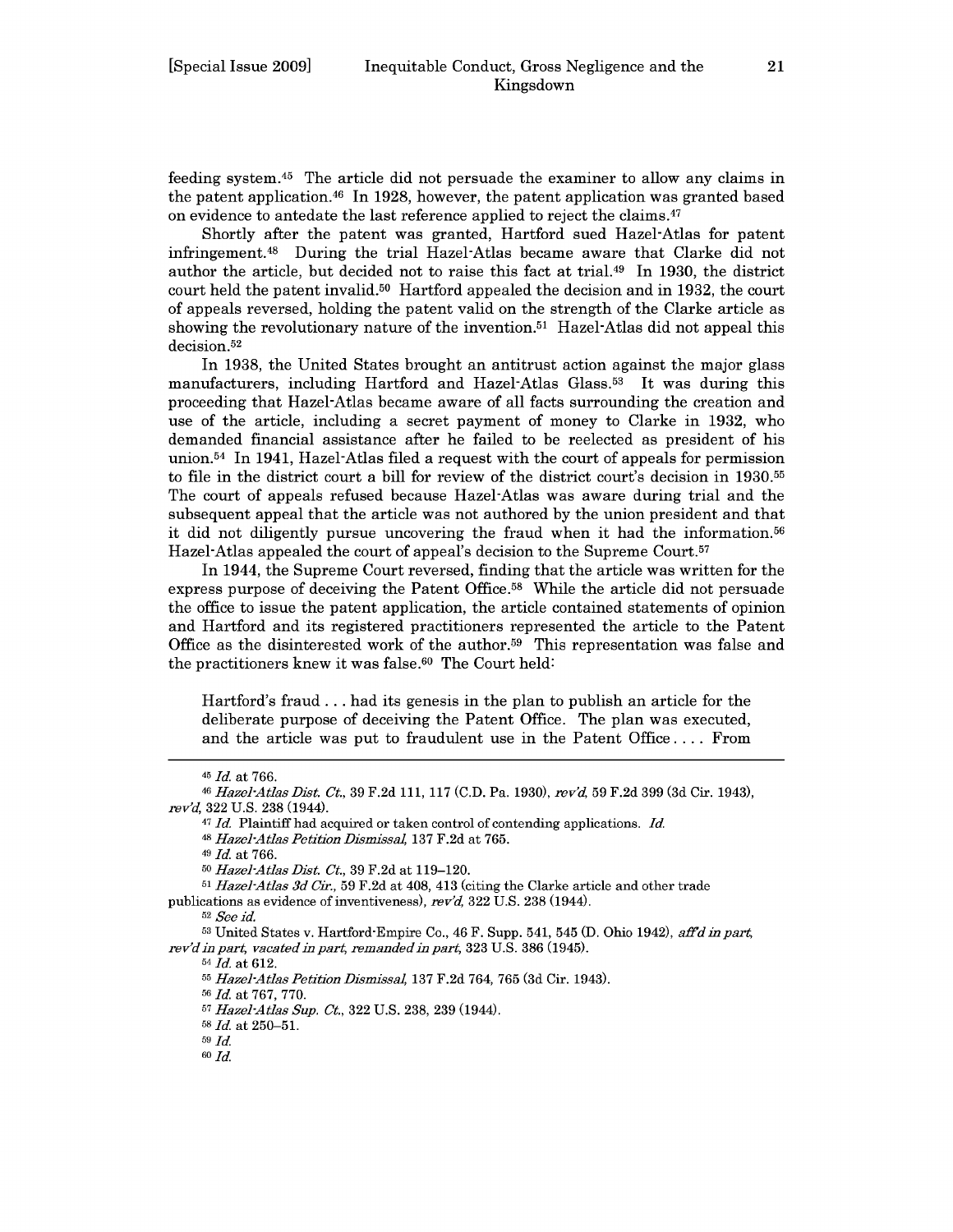there the trail of fraud continued without break though the District Court and up to the Circuit Court of Appeals.<sup>61</sup>

The four practitioners involved in preparing the article and using the article to persuade the examiner to allow the patent application were disciplined by the Patent Office.<sup>62</sup> After the Office's decision, one of the practitioners died, but the remaining three appealed the decision to the district court. $63$  The district court affirmed the Patent Office discipline.<sup>64</sup> Dorsey had played a very minor role in the creation of the article.<sup>65</sup> His only involvement was to review the article.<sup>66</sup> He made only a few very minor changes to the article. $67$  He believed that because of this very minor role in the preparation of the article as well as the fact that, in the end, the article did not persuade the examiner to allow the patent application, it was unfair for him to have been equally as guilty of fraud as the other practitioners.<sup>68</sup>

Dorsey appealed the district court decision to the court of appeals.<sup>69</sup> The court of appeals was sympathetic to Dorsey's plight and reversed the district court decision as to Dorsey.<sup>70</sup> The Patent Office, through the Solicitor General, appealed the decision to the Supreme Court.<sup>71</sup> In 1949, in *Kingsland v. Dorsey*,<sup>72</sup> the Supreme Court reversed the court of appeals.<sup>73</sup> In its decision, the Court agreed with the Patent Office Committee on Enrollment and Disbarment:

By reason of the nature of an application for patent, the relationship of attorneys to the Patent Office requires the highest degree of candor and good faith. In its relation to applicants, the Office ... must rely upon their integrity and deal with them in a spirit of trust and confidence.74

In view of the Supreme Court decisions in the *Precision* and the *Hazel-Atlas* cases as well as the discipline meted out to the attorneys in the *Hazel-Atlas* case, in 1948 new Rule 56 was promulgated.<sup>75</sup> The rule provided that a patent application, "fraudulently filed or in connection with which any fraud is practice or attempted on the Patent Office," could be stricken from the files of the PTO.76

<sup>70</sup>*Id.* at 415.

<sup>61</sup> *Id*

<sup>62</sup>*See* Hatch v. Ooms, 69 F. Supp. 788, 790 (D.D.C. 1947), *rev'd,* 173 F.2d 405 (D.C. Cir. 1949) [hereinafter *Kingsland DC Cir.*], rev'd, 338 U.S. 318 (1949) [hereinafter *Kingsland Sup. Ct.*].

<sup>63</sup>*See id.*

<sup>64</sup>*Id.* at 803.

<sup>65</sup>*Id.* at 795, 803.

<sup>66</sup> *Id.*

*<sup>67</sup>Id.*

**<sup>68</sup>***Id.* at 795, 803.

<sup>69</sup>*KingslandDC Cir.,* 173 F.2d 405, 406 (D.C. Cir. 1949), *rev'd,* 338 U.S. 318 (1949).

<sup>71</sup>*KingslandSup. Ct.,* 338 U.S. at 319.

<sup>72</sup>338 U.S. 318 (1949).

*<sup>73</sup>Id.* at 320.

*<sup>74</sup> Id.* at 319.

**<sup>75</sup>**Patents, Trademarks, and Copyrights, 13 Fed. Reg. 9575, 9579 (Dec. 31, 1948) (to be codified at 37 C.F.R. pts. 1, 5, 9, 10, & **100).**

<sup>76</sup> Patents, Trademarks, and Copyrights, 13 Fed. Reg. at 9579.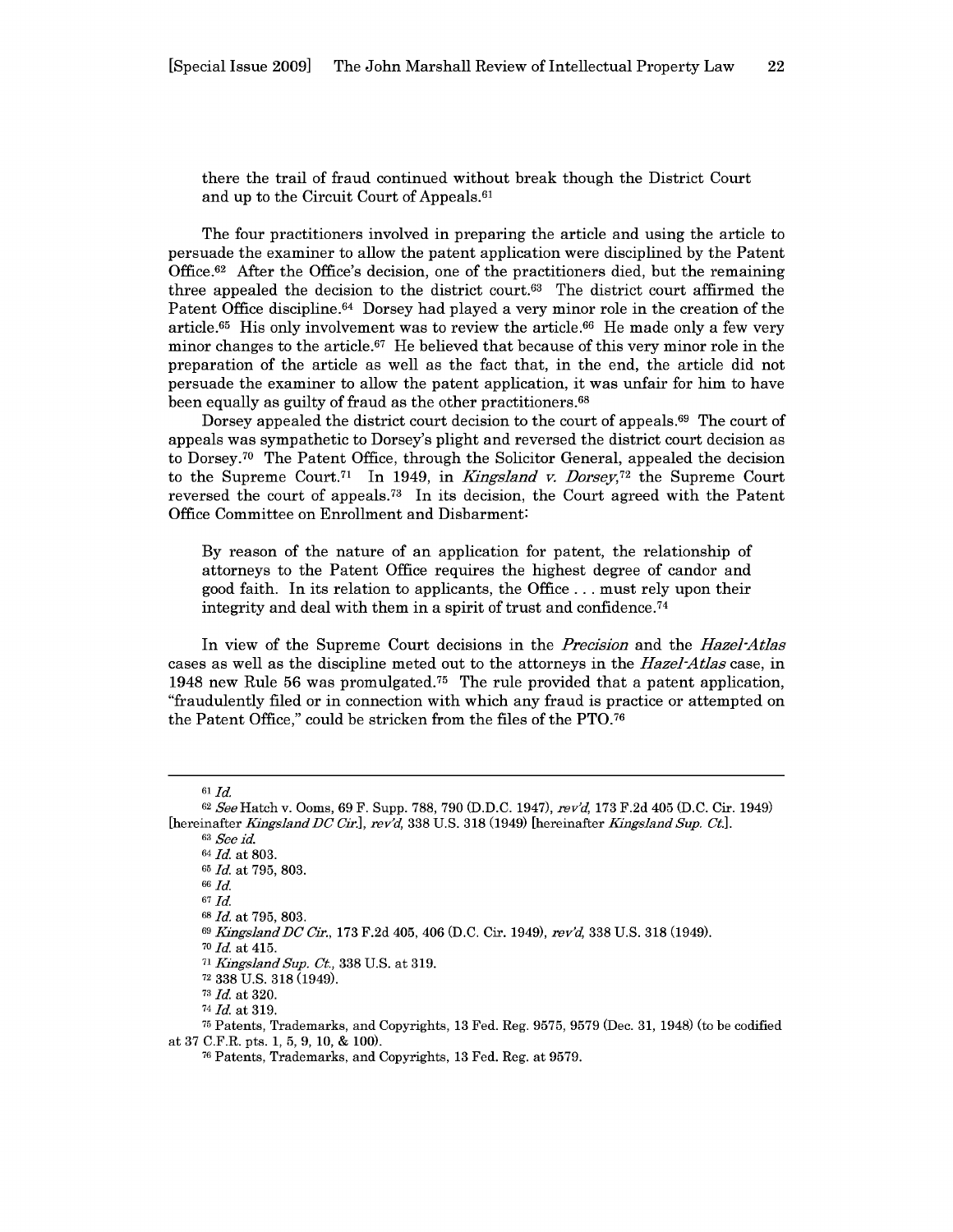A little over twenty years later, in 1970, the Court of Claims and Patent Appeals ("CCPA") in *Norton v. CurtiS77* was faced with interpreting the meaning of "fraud" in Rule 56.78 Norton and Curtiss were involved in an interference and during the interference, Norton filed a petition pursuant to Rule 56 to strike the Curtiss application for fraud during *ex parte* prosecution.<sup>79</sup> The Commissioner of the PTO denied the petition.<sup>80</sup> Norton appealed from that decision.<sup>81</sup>

At the CCPA, Norton challenged the decision of the Commissioner while Curtiss challenged the authority of the Commissioner to promulgate Rule 56.82 The CCPA ruled that the Commissioner had authority under the then rule making authority of 35 U.S.C. § 6.83 As for the petition to strike, the Court was faced with defining the scope of "fraud" under the Rule. $84$  In a detailed analysis, the Court held that "fraud" means "technical fraud" (common law fraud) as well as a broader fraud, namely, inequitable conduct.<sup>85</sup> The court held that "[w]here public policy demands a complete and accurate disclosure it may suffice to show nothing more than that the misrepresentations were made in the atmosphere of *gross negligence* as to their truth".86

In October 1971, a reissue application was filed in the PTO on behalf of Altenpohl.<sup>87</sup> The claimed invention was directed to poultry shackle.<sup>88</sup> Altenpohl had brought an infringement action against Gainsville Machine Co.<sup>89</sup> Gainsville asserted that the claims of Altenpohl's patent were unpatentable over a patent issued to Altenpohl's father.<sup>90</sup> Altenpohl filed the reissue application to have his father's patent considered by the PTO to determine if his claims were patentable over his father's patent.<sup>91</sup> As an error to justify the reissue, he amended a claim to correct an apparent lack of antecedent basis for a term in the claim. 92 Upon examination, some of the claims were rejected over the father's patent.93 Altenpohl appealed the rejection to the Board of Appeals which affirmed the rejection. 94 The Board's decision was appealed to the CCPA which affirmed the Board decision.<sup>95</sup>

After the CCPA decision, Altenpohl refiled the reissue application as a continuation reissue application and amended the claims. 96 The examiner found the amended claims allowable and forwarded the application to the Office of the

- <sup>85</sup>*Id.* at 793.
- <sup>86</sup>*Id.* at 796 (emphasis added).

<sup>88</sup>*See id.*

<sup>92</sup>*See id.* at 1154.

*<sup>93</sup>See id.* at 1155.

*94 See* id.

**<sup>77</sup>**433 **F.2d** 779 **(C.C.P.A.** 1970).

**<sup>78</sup>***Id.* at 792-800.

**<sup>79</sup>***See id.* at 785.

**<sup>80</sup>***See id.* at 788.

**<sup>81</sup>** *See id.* at 781.

**<sup>82</sup>***Id.* at 781, 791. <sup>83</sup>*Id.* at 791-92.

<sup>84</sup>*Id.* at 792.

<sup>87</sup> Application of Altenpohl, 500 F.2d 1151, 1152 (C.C.P.A. 1974).

<sup>89</sup> W.F. Altenpohl, Inc. v. Gainesville Mach. Co., 185 U.S.P.Q. (BNA) 500, 500 (N.D. Ga. 1974). *90 Id.*

<sup>91</sup>*See Application ofAltenpol,* 500 F.2d at 1152-53.

<sup>95</sup>*Id.* at 1159 (affirming the board's decision with respect to claims 12, 14, and **16).**

**<sup>96</sup>** *See In* reAltenpohl, 198 U.S.P.Q. 289, 306 (Comm'r Pats. & Trademarks 1976).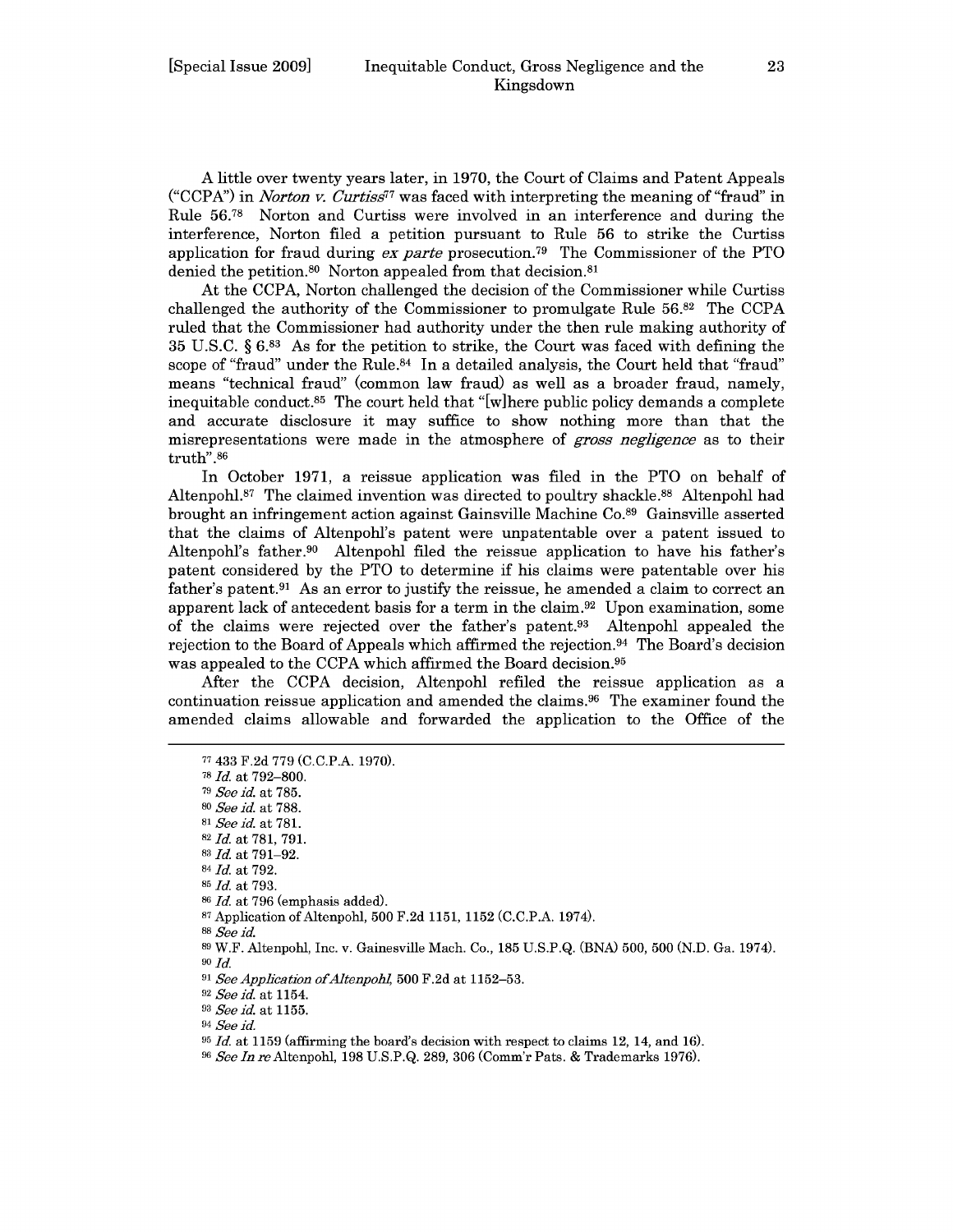Assistant Commissioner for Patents ("OACP") for an investigation to determine if the application should be stricken for "fraud" on the Patent Office pursuant to Rule **56.97**

In addition to failure to disclose the patent issued to Altenpohl's father, the OACP investigation also uncovered prior uses and sales of the father's poultry shackle.<sup>98</sup> The shackles in use and on sale were within the scope of Altenpohl's original patent claims. 99 In the investigation, Altenpohl admitted knowledge of his father's patent and the prior use and sales of his father's shackle during the prosecution of the original patent application as well as during the prosecution of the reissue applications.100 Altenpohl asserted, however, that he did not know he had a duty to disclose his father's patent or the prior uses and sales to the PTO.101 Neither he nor his patent attorney regarded the information as material to examination of the original patent or the reissues. <sup>102</sup>

In 1976, the reissue application was stricken from the PTO files on the ground of gross negligence, relying on *Norton* and *Ungsland.10 <sup>3</sup>*

The *Norton* case and the Altenpohl reissue exposed significant problems with for enforcing the standard set in the duty of disclosure Supreme Court cases. In **1977,** significant rule changes were made in what became known as the "Dann Amendments."104

Rule **56** was amended to define when information is "material" and who has the duty of disclosure.<sup>105</sup> The Rule also provided that an "application shall be stricken from the files if it is established **by** clear and convincing evidence that any fraud was practice or attempted on the [PTO] in connection with it or that there was any violation of the duty of disclosure through bad faith or gross negligence." $106$  The oath

**<sup>97</sup>***Id.*

**103** *Id.,* 198 U.S.P.Q. at 316, 318 (Comm'r Pats. & Trademarks 1976) (strikening *Altenpoh* reissue application the files of the USPTO), *affirmed,* D.C.D.C 1980 (published in BNA PTCJ No. 483, page A-12 (June 12, **1980));** see *also* In re Stockebrand, 197 **U.S.P.Q.** 857, 859, 873 (Comm'r Pats & Trademarks 1978) (strikening *Stockebrand* reissue application the files of the USPTO), *afid sub nom.* Digital Equip. Corp. v. Parker, 487 F. Supp. 1104 (D. Mass. 1980), *vacated sub nom.* Digital Equip. Corp. v. Diamond, 653 F.2d 701 (1st Cir. 1981). Cases in which applications were not stricken for fraud under Rule 56 include: *In re Lang,* 203 U.S.P.Q. 943 (Comm'r Pats. & Trademarks 1979), *In re Gabriel,* 203 U.S.P.Q. 463 (Comm'r Pats. & Trademarks 1978) (delaying decision of 37 C.F.R. § 1.56 pending Examiner's consideration of prior art not disclosed); *In re Kubicek,* 200 U.S.P.Q. 545 (Comm'r Pats. & Trademarks 1978); *In re Cebalo,* 201 U.S.P.Q. 395 (Comm'r Pats. & Trademarks 1977); and *Carter v. Blackburn,* 201 U.S.P.Q. 544 (B.P.A.I. 1976).

<sup>104</sup>Patent Examining and Appeal Procedures, 42 Fed. Reg. 5588-5595 (Jan. 28, 1977) (to be codified at 37 C.F.R. pt. 1).

**<sup>105</sup>***See* id. at 5589-5590.

**106** 37 C.F.R. § 1.56(d) (1977). In 1982, this section was amended to provide for rejecting applications pursuant to 35 U.S.C. § 131 and § 132 if "it is established by clear and convincing evidence (1) that any fraud was practiced or attempted on the Office in connection with the application, or in connection with any previous application upon which the application relied, or (2) that there was any violation of the duty of disclosure through bad faith or gross negligence in connection with the application, or in connection with any previous application upon which the application relies." Reissue, Reexamination, Protest and Examination in Patent Cases, 47 Fed. Reg. 21746, 21747 (May 19, 1982) (to be codified at 37 C.F.R. pt. 1). Two such rejections affirmed by the

**<sup>98</sup>***See* id. at 299.

**<sup>99</sup>** *See id.* at 302. <sup>100</sup>*See* id. at 299.

**<sup>101</sup> Id.**

<sup>102</sup>*Id.* at 299.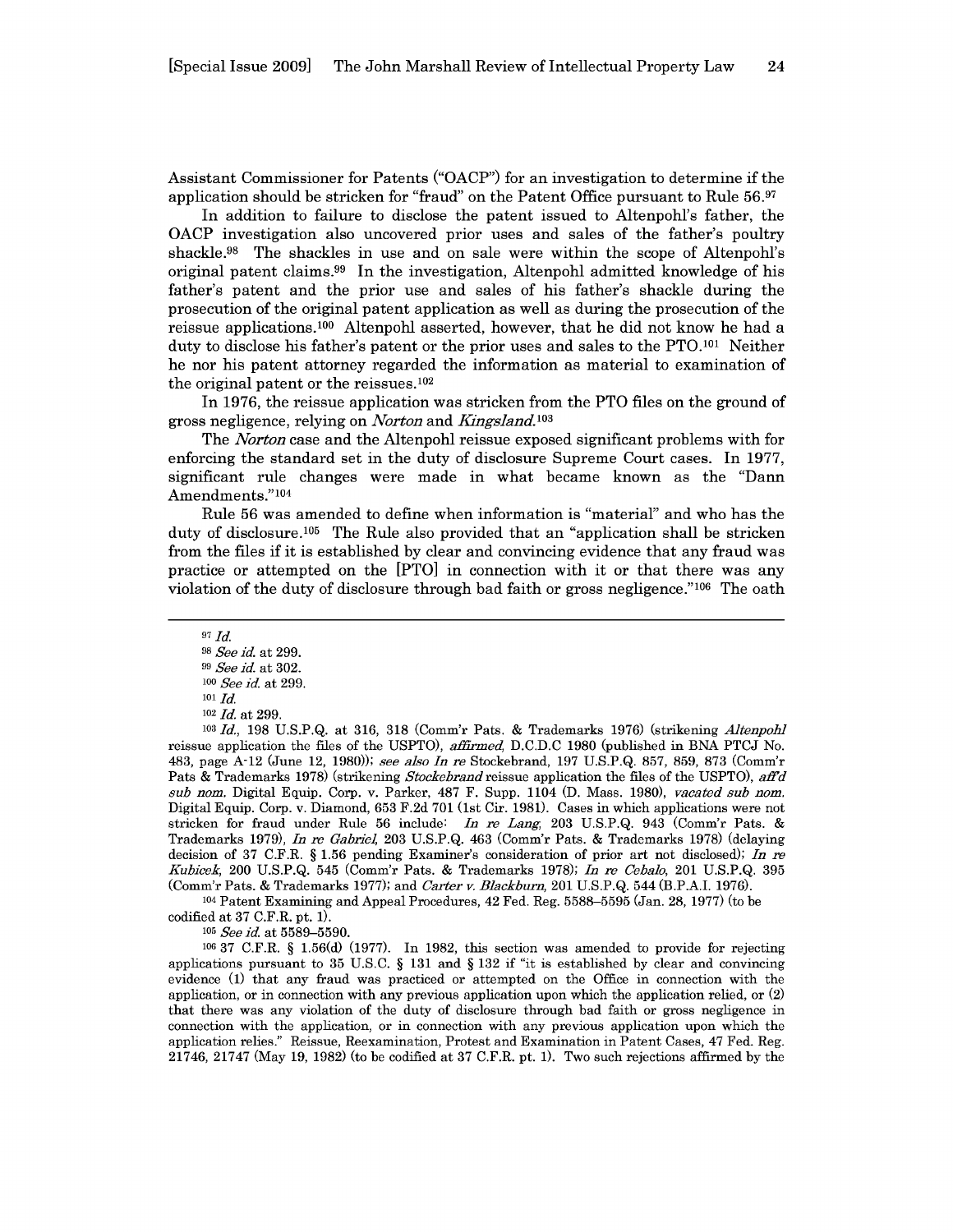requirement in Rule 65 was amended to include a requirement that patent applicants acknowledge their duty of disclosure under Rule 56.107 New Rules 97-99 were added to provide a vehicle for complying with the duty of disclosure.<sup>108</sup>

At the same time, the Office created a reissue-protest program as a vehicle to use the resources of the PTO to make determinations of patentability of allowed claims in issued patents over prior art not of record in the original prosecution.<sup>109</sup> Reissue Rule 175 was amended to allow no-fault reissues to be filed so that original claims could be evaluated over the prior art without having to allege an error.<sup>110</sup> Protest Rule 291 was amended to allow protests to be filed in patent applications, allowing protestors to allege "fraud on the PTO." $^{111}$  A "fraud squad" was created in the OACP to investigate and decide issues of "fraud" alleged in patent applications.<sup>112</sup>

While not intended when the rules were promulgated, the reissue-protest program became more of an interpartes proceeding by 1981 through rulings made in the OACP.<sup>113</sup> When new rules were proposed in 1981 to expand the program into a full interpartes proceeding, it was met with major objections by the bar.<sup>114</sup> The Reissue-Protest program was terminated on December 8, 1981, but the PTO continued to decide issues of fraud in applications filed prior to December 8, 1981.115

### II. JUDGE MARKEY'S DECISIONS RE FINDINGS OF INEQUITABLE CONDUCT PRIOR TO *KINGSDOWN*

Judge Markey was the author of several decisions where "gross negligence" was an issue in deciding intent before authoring the decision in *Kingsdown*. These cases were *Kansas Jack, Inc. v. Kuhn,116 JP. Stevens & Co. v. Lex Tex Ltd.,117*

**<sup>107</sup>**42 Fed. Reg. 5590.

**<sup>109</sup>***Id.* at 5594-95.

<sup>111</sup>*Id.* at 5595.

<sup>112</sup>*See* Harry F. Manbeck Jr., *Evolution and Future ofNew Rule 56 and the Duty of Candor: The Evolution and Issue of New Rule 56,* 20 AIPLA Q.J. 136, 139 (1992); Nilssen v. Osram Sylvania Prods., Inc. 440 F. Supp. 2d 884 (N.D. Ill. 2006).

<sup>113</sup>Patent Examining and Appeal Procedures, 42 Fed. Reg. 5594-5595 (Jan. 28, 1977) (to be codified at 37 C.F.R. pt. 1) (not explicitly providing for inter partes proceedings).

<sup>114</sup>Reexamination and Inter Partes Protest Proceedings, 46 Fed. Reg. 3162 (January 13, 1981) (to be codified at 37 C.F.R. pt. 1) (proposing expansion to full inter partes proceeding).

<sup>115</sup>Reissue, Reexamination, Protest and Examination Procedures in Patent Cases, 46 Fed. Reg. 55666 (November 10, 1981); 1013 *Official Gazette 18-19, "Interim Reissue, ... Protest, And Examination Procedure'* (December 8, 1981).

<sup>116</sup>719 F.2d 1144 (Fed. Cir. 1983).

PTO Board of Patent Appeals and Interferences and appealed to the Federal Circuit were: *In re Jerabek,* 789 F.2d 886 (Fed. Cir. 1986) and *In re Narita,* 847 F.2d 801 (Fed. Cir. 1988). The Court found in *Jerabek* that "inequitable conduct' occurred through the gross negligence of appellants' counsel in failing to disclose to the PTO a very significant reference." *In re Jerabek,* 789 F.2d at 892. In *Narita,* the Court reversed the decision of the Board and held that "intent has not been proved." *In re Harita,* 847 F.2d at 809. The PTO had inferred intent from "gross negligence." *Id.* The Court stated that "[w]e think we should not infer [intent] merely from some vague thing called 'gross negligence' an intent which it was the PTO's obligation to establish *... ." Id.*

**<sup>108</sup>***Id.* at 5590-5591.

*<sup>110</sup>Id.*

<sup>117</sup> 747 F.2d 1553 (Fed. Cir. 1984).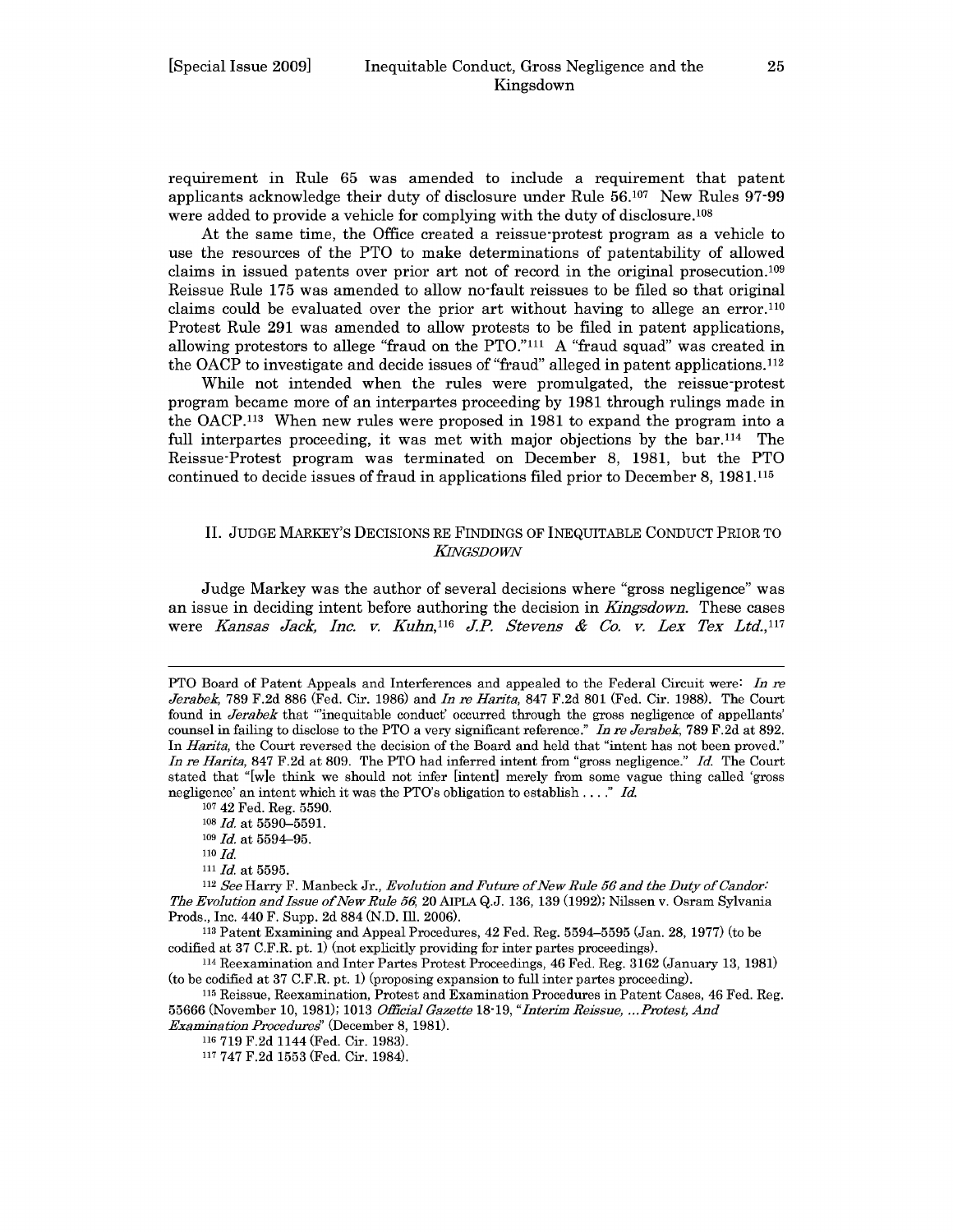*FMC Corp. v. Manitowoc Co., <sup>118</sup>("Manitowod')* and *FMC Corp. v. Hennessy Industries, Inc*<sup>119</sup> ("*Hennessy*").

#### *A.* Kansas Jack v. Kuhn

In *Kansas Jack,* Judge Markey cited the *Norton* decision in the discussion of "Fraud" for the proposition that "[s]tatements made with gross negligence as to their truth may establish [the intent element of fraud]." <sup>12</sup>0 Kuhn alleged that during prosecution of the Kansas Jack patent, the applicant (Hagerty) had made a statement during the prosecution of the patent that the claimed invention (a frame straightening device) had a higher degree of safety than the prior art devices.<sup>121</sup> However, this statement was demonstrated at trial to be an inaccurate statement.<sup>122</sup> The district court found that Hagerty had not engaged in inequitable conduct and Federal Circuit agreed.<sup>123</sup> In the opinion for the court, Judge Markey stated that "Kuhn submitted no evidence that Hagerty had any reason, during the prosecution of his application, to disbelieve his statements to the PTO about safety" and that "[p]roof at trial that those statements may have been objectively untrue, or not universally true, cannot be retroactively employed to establish that they were made with gross negligence as to their truth." $124$ 

Kuhn also alleged that Hagerty failed to disclose his knowledge of a prior art post made Kuhn. 125 Hagerty testified that he regarded the Kuhn post as unrelated to his invention.<sup>126</sup> The Federal Circuit found no reason to disturb district court's finding that Hagerty's testimony was credible. 127 Further, the district court found that "Kuhn had failed to show that Hagerty 'in misrepresenting **...** the prior art... acted with... calculated recklessness."<sup>128</sup> Kuhn argued that "calculated recklessness" indicates a failure to apply the "gross negligence" standard of *Norton.129* Judge Markey stated:

We review judgments, ... not words. Judge Kelleher's "calculated recklessness" does not establish that Kuhn did prove "gross negligence", nor does it establish on the whole record that an improper standard was in fact applied in evaluating the evidence, nor does it constitute reversible error on this record. <sup>130</sup>

119 836 F.2d 521 (Fed. Cir. 1987) [hereinafter *Hennessy].*

<sup>121</sup>**Id.**

<sup>118</sup>835 F.2d 1411 (Fed. Cir. 1987) [hereinafter *Manitowoc].*

<sup>120</sup> Kansas Jack, Inc. v. Kuhn, 719 F.2d 1144, 1151 (Fed. Cir. 1983).

<sup>122</sup> **Id.**

 $123$  *Id.* at 1146.

<sup>124</sup>*Id.* at 1151.

<sup>125</sup>*Id.* at 1147, 1151-52 (stating that at one time Hagerty and Kuhn were coworkers).

 $126$  *Id.* at  $1151 - 52$ .

<sup>127</sup>*Id.* at 1152.

<sup>128</sup> **Id.**

<sup>129</sup> **Id.**

**<sup>130</sup> Id.**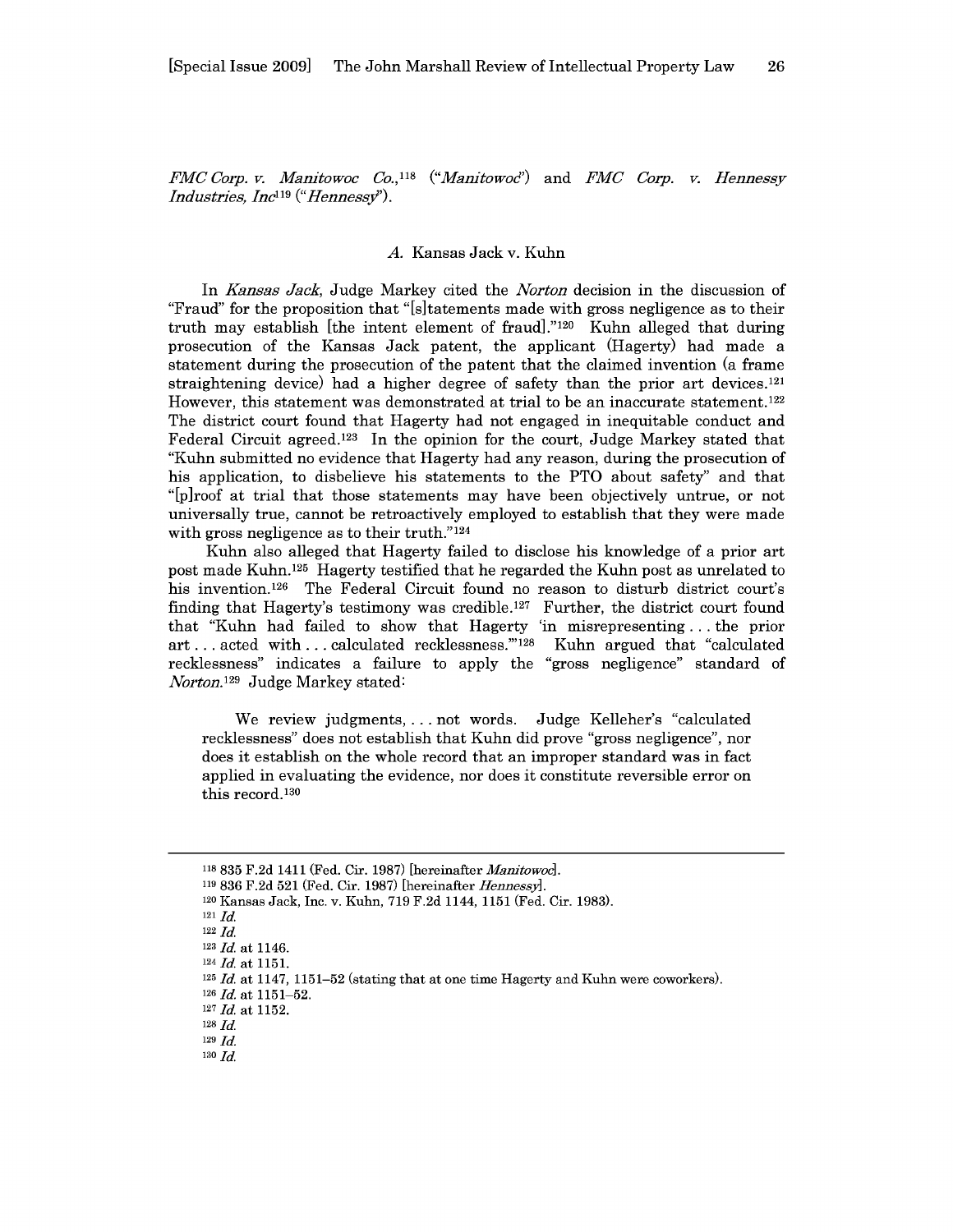#### *B.* J.P. Stevens v. Lex Tex Ltd.

*Kansas Jack* was decided in 1983.'3' In 1984, *JP. Stevens* was decided. 132 J.P. Stevens appealed a final judgment of the district court, which held that a patent held by Lex Tex Ltd. was infringed, valid and enforceable. 133 The Federal Circuit reversed that portion of the district court judgment that held the patent not unenforceable.<sup>134</sup>

A no-fault reissue application of the Lex-Tex patent was filed in the **PTO. <sup>135</sup>** While not stated in the decision, it appears that the litigation was stayed pending nofault reissue proceedings in the PTO to consider prior art to Weiss and to DaGasso, known to the patent applicants, but not cited during the prosecution of the patent. <sup>136</sup> In the reissue proceeding, the claims at issue in the litigation were rejected under 35 U.S.C. § 103 over Weiss or DaGasso.<sup>137</sup> On appeal to the PTO Board of Patent Appeals and Interferences, some of the rejections were reversed while others were affirmed. <sup>138</sup>

Even though the district court indicated prior to filing the no-fault reissue that the PTO was "to serve essentially as a Special Master on validity; and stated that the examiner's Report was to be treated in the trial of the validity issue as prima facie evidence of the facts it contained,"'139 the district court ignored the decision of the examiner and found that the "Weiss and DaGasso patents are either not as material as other art cited by the PTO or there is [sic] competent conflicting opinions by reasonable experts such that the failure to cite Weiss and DaGasso cannot constitute intentional deception or gross negligence."'140 In the Federal Circuit opinion, Judge Markey held that the district court's finding of materiality was clear error because the rejections alone made by the Examiner in the reissue proceeding "indicate that those references were clearly important to the PTO in deciding that most of the process claims were unpatentable."<sup>141</sup>

In the discussion of threshold intent, Judge Markey stated that "[p]roof of deliberate scheming is not needed; gross negligence is sufficient," and that "[g]ross negligence is present when the actor, judged as a reasonable person in his position, should have known of the materiality of a withheld reference." $142$  With respect to the conduct of applicants during prosecution of the patent, Judge Markey stated that the evidence shows "[t]here was **...** a relatively high degree of intent and that "[i]f there were no deliberate scheming, there was clearly reckless or grossly negligent activity."'143 According to Judge Markey, the patent applicants:

133 *Id.*

- <sup>139</sup>*Id.* at 1559.
- <sup>140</sup>*Id.* at 1562.
- *141 Id.* at 1562.
- <sup>142</sup>*Id.* at 1560.

**<sup>131</sup>***Id.* at 1146.

<sup>132</sup> J.P. Stevens & Co. v. Lex Tex, Ltd., 747 F.2d 1553, 1556 (Fed. Cir. 1984).

<sup>134</sup> *Id.*

*<sup>135</sup> See id.* at 1558.

*<sup>136</sup>See id.* at 1558.

*<sup>137</sup>Id.* at 1559.

*<sup>138</sup>See id.* at 1556.

<sup>143</sup> *Id.* at 1567.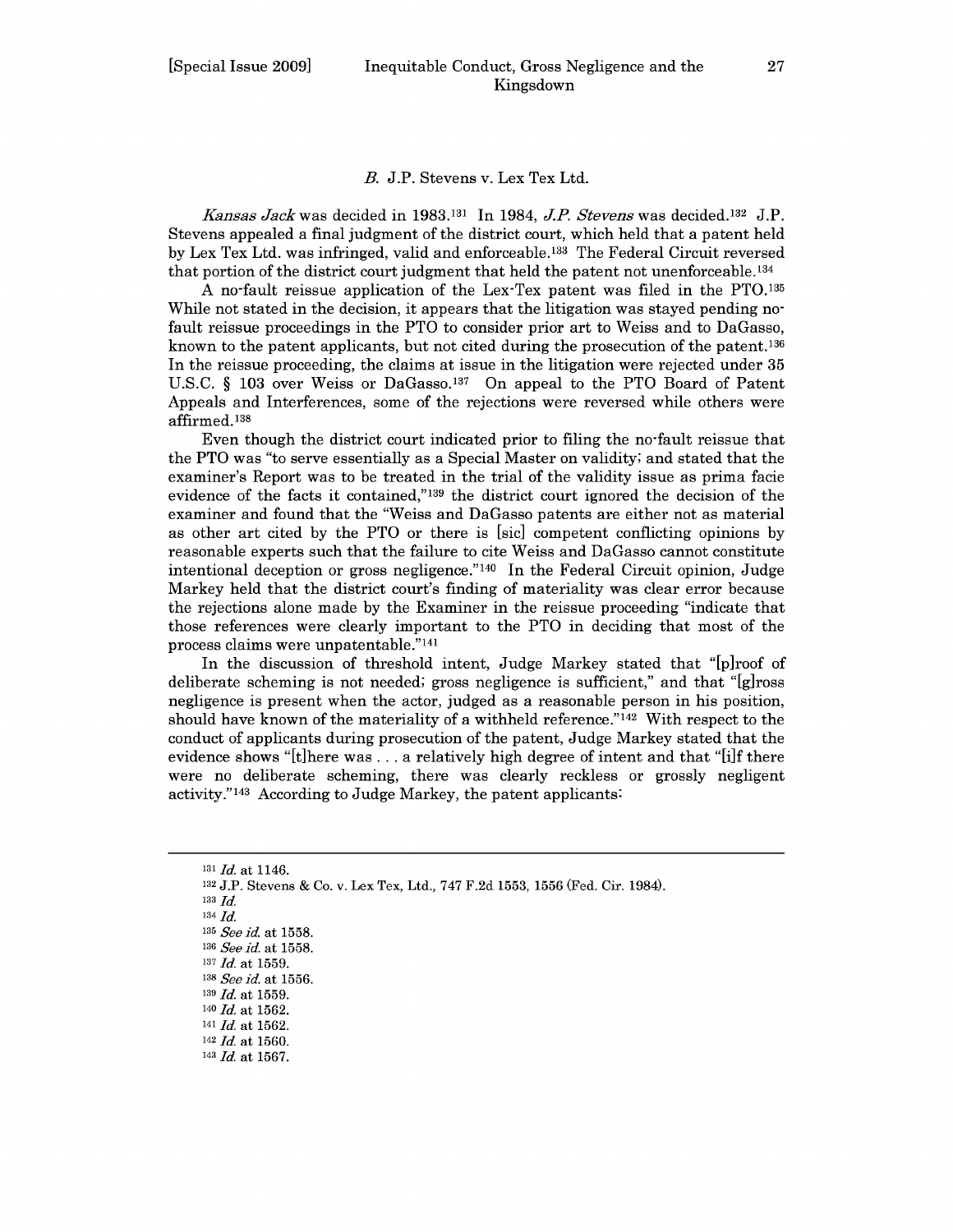[S]hould have known that [the Weiss and DaGasso] references would be important to the PTO, especially in light of certain undisputed facts: **(1)** claim 4 of the [continuation application of the patent] was rejected on DaGasso; (2) licenses were taken under Weiss and foreign counterparts to Weiss; and (3) corresponding foreign applications were rejected on Weiss.<sup>144</sup>

While the opinion infers that there may have been gross negligence with respect to patent applicants' conduct, Judge Markey looked at intent, taking into consideration *the evidence as a whole* to find that applicants knew or should have known of the materiality of the Weiss and DaGasso references. <sup>145</sup>

#### *C.* FMC v. Manitowoc Co. *and FMC* v. Hennessy Industries

*Manitowoc* and *Hennessy* were decided three years after *J.P Stevens,* and within two weeks of each other.<sup>146</sup> In both cases, FMC had brought a declaratory judgment action to have the patents declared unenforceable on the ground of inequitable conduct.<sup>147</sup> However, in each case, the Federal Circuit held that FMC had failed to prove inequitable conduct.<sup>148</sup>

The first case decided was *Manitowoc.149* FMC appealed portions of the district court's decision holding Manitowoc's patent enforceable-i.e. no inequitable conduct-denial of FMC's motion for attorneys fees and the court's rejection of FMC's unfair competition and antitrust claims. 150 The Federal Circuit determined that the appeal turned on whether or not Manitowoc was guilty of inequitable conduct in the prosecution of the patent. <sup>151</sup>

In the opinion of the court, Judge Markey stated that the district court correctly found that there was no inequitable conduct—i.e. "[t]here is no basis for findings of 'materiality,' 'gross negligence,' or 'intent to deceive' which would support a conclusion of inequitable conduct."<sup>152</sup> In a footnote 9 of the opinion, Judge Markey said:

In **J.P.** *Stevens,* "gross negligence" was seen as occurring when a reasonable person "should have known of the materiality of a withheld reference." *Inequitable conduct was found, but "gross negligence" alone was not described as mandating a finding of-intent to mislead.* On the contrary,

<sup>144</sup> *Id.* at 1564.

<sup>145</sup>*Id.* at 1567.

*<sup>146</sup> Hennessy,* 836 F.2d 521, 528 (Fed. Cir. 1987) (decided Dec. 30, 1987); *Mantowoc,* 835 F.2d 1411, 1418 (Fed. Cir. 1987) (decided Dec. 16, 1987).

<sup>147</sup>*Hennessy,* 836 F.2d at 522-23; *Manitowoc,* 835 F.2d at 1412.

<sup>148</sup>*Hennessy,* 836 F.2d at 522-23; *Manitowoc;* 835 F.2d at 1412.

<sup>149</sup>*Manitowoc,* 835 F.2d at 1411.

**<sup>150</sup>***Id.* at 1412.

<sup>151</sup>*Id.* at 1413.

<sup>152</sup>*Id.* at 1415 (citing FMC Corp. v. Manitowoc Co., 654 F. Supp. 915, 935 (N.D. Ill. 1987), *affd,* 835 F.2d 1411).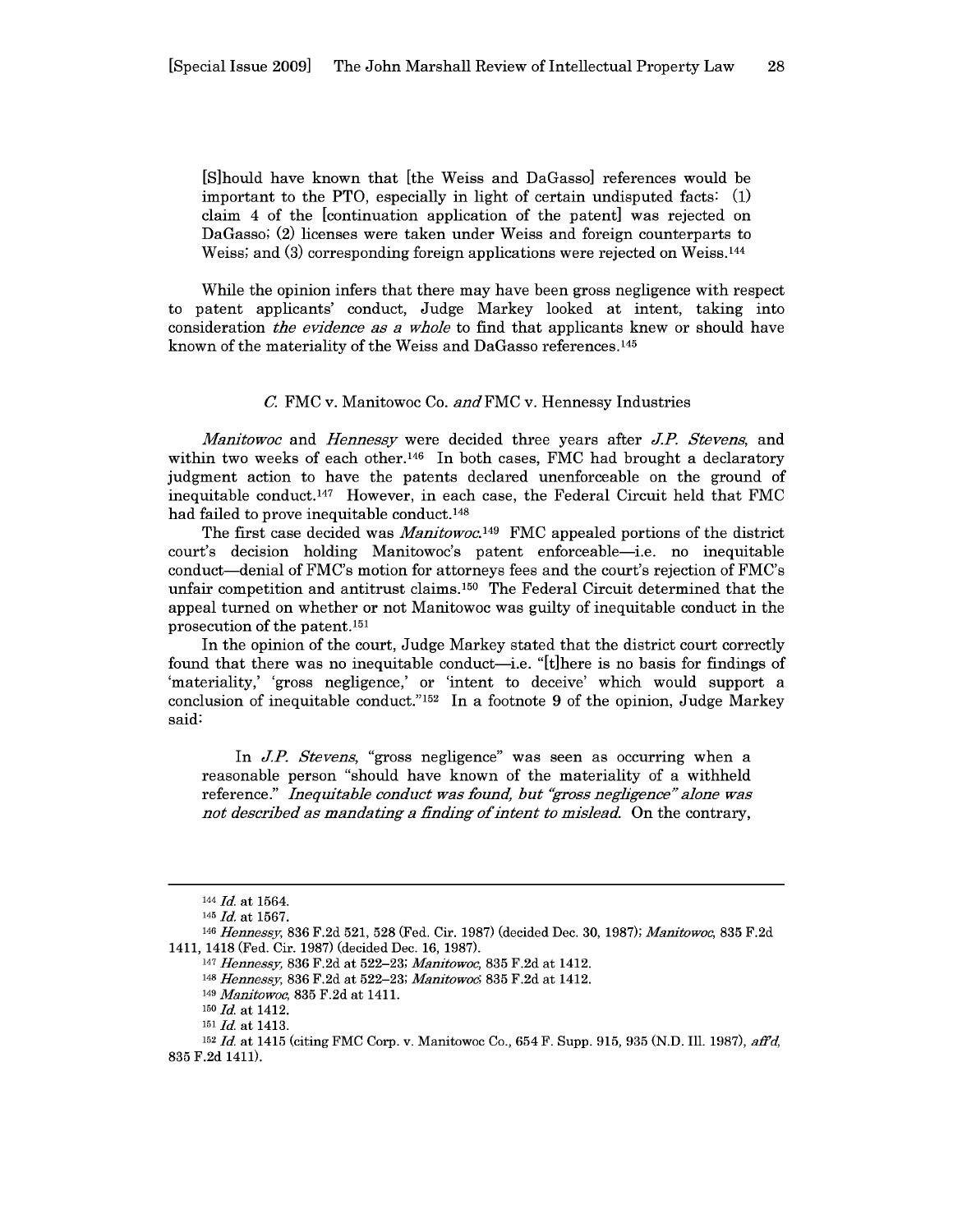In *J.P. Stevens,* Judge Markey stated that "[t]here is no evidence.., that the [patent] applicants actually possessed a good faith belief in the argued claim interpretation" and that "[t]estimony... would have been helpful on that issue, but applicants passed away before trial without relevant depositions having been taken."154

In discussing the intent element, Judge Markey stated that "[t]o be guilty of inequitable conduct, one must have intended to act inequitably." 155 FMC alleged that Manitowoc had withheld material information from the examiner during prosecution of Manitowoc's patent. 156 According to Judge Markey:

[O]ne who alleges a "failure to disclose" form of inequitable conduct must offer clear and convincing proof of: (1) prior art or other information that is material; (2) knowledge chargeable to applicant [footnoted omitted] of that prior art or information and of its materiality; and (3) failure of the applicant to disclose the art or information resulting from an intent to mislead the PTO.157

Judge Markey further stated that:

No single factor or combination of factors can be said always to *require* an inference of intent to mislead; yet a patentee facing a high level of materiality and clear proof that it knew or should have known of that materiality, can expect to find it difficult to establish "subjective good faith" sufficient to prevent the drawing of an inference of intent to mislead. A mere denial of intent to mislead (which would defeat every effort to establish inequitable conduct) will not suffice in such circumstances. Nonetheless, when, as here, the district court finds, on all the evidence, that an applicant had no knowledge of materiality, that that lack of knowledge was not due to gross negligence, and that applicant had no intent to mislead the PTO, the burden on an appellant attempting to overturn those findings is not met by mere argument that undisclosed art or information known to the applicant was material.158

In *Hennessy,* FMC alleged that three patents owned by Hennessy had been procured by inequitable conduct.159 As to two of the patents, the Federal Circuit agreed with the district court's holding that no inequitable conduct had been

<sup>153</sup>*Id.* at 1415 n.9 (citing J.P. Stevens & Co. v. Lex Tex Ltd., 747 F.2d 1553, 1560 (Fed. Cir. 1984)) (citation omitted) (emphasis added).

<sup>154</sup>**JP.** *Stevens,* 747 F.2d at 1566.

<sup>155</sup>*Manitowoc,* 835 F.2d at 1415.

<sup>156</sup>*Id.* at 1414-15.

<sup>157</sup>*Id.* at 1415.

**<sup>158</sup>***Id.* at 1416 (emphasis in original).

<sup>159</sup> *Hennessy,* 836 F.2d 521, 522 (Fed. Cir. 1987).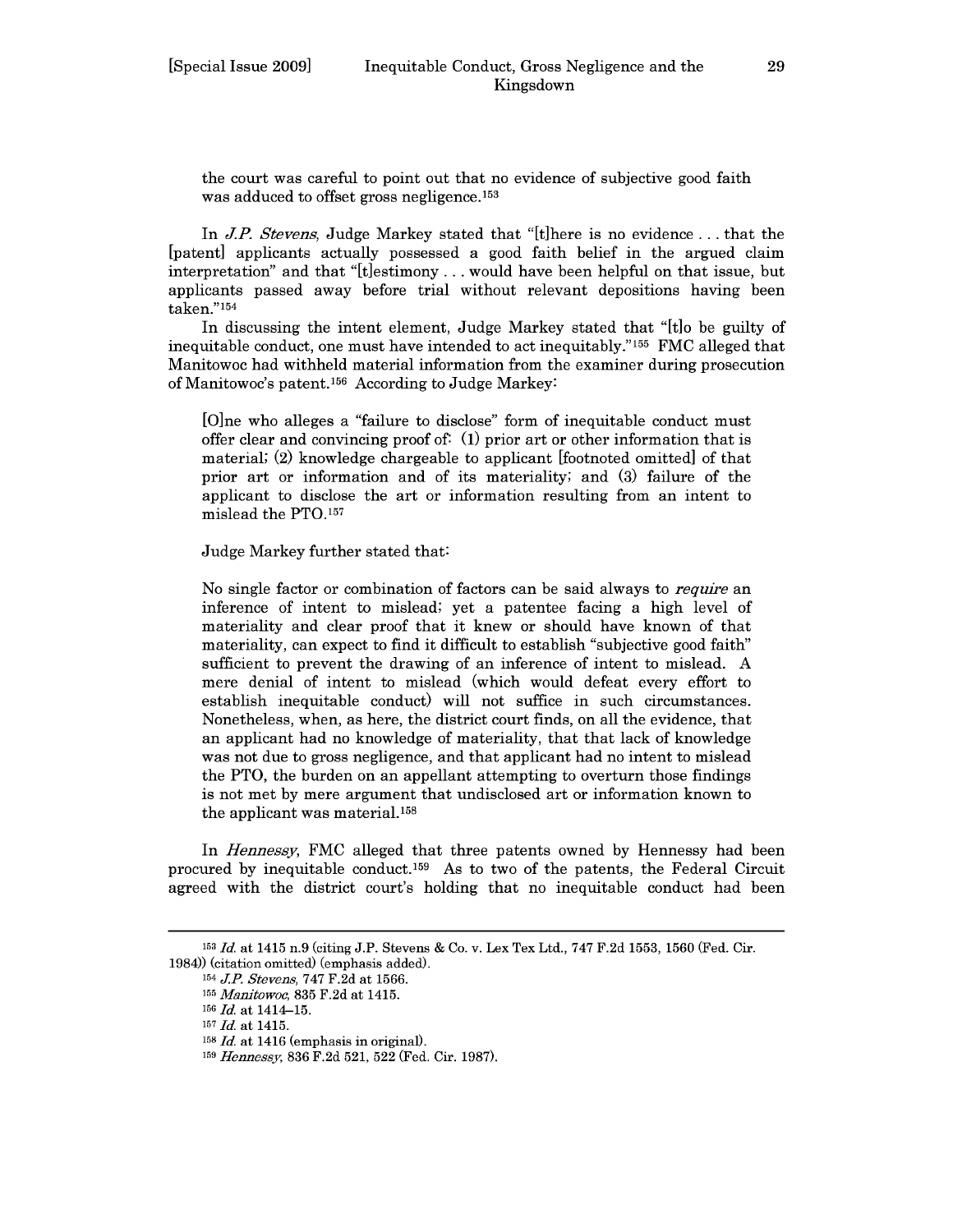proved. 160 With respect to the remaining patent, the Federal Circuit remanded the case for determination of materiality and intent.161

FMC centered its argument on what it regarded as the district court's "wholly subjective and unacceptably low legal standard" in evaluating intent.<sup>162</sup> Specifically, FMC argued that the district court "did not refer specifically to 'gross negligence' in its opinion." 163 Citing, *inter alia, J.P Stevens,* Judge Markey stated that "FMC correctly states that a determination of threshold intent may involve gross negligence<br>as a factor."<sup>164</sup> He acknowledged that the Federal Circuit had "affirmed He acknowledged that the Federal Circuit had "affirmed conclusions of inequitable conduct where the lower tribunal's intent finding was supported by a finding of gross negligence." $165$  But he pointed out that "FMC incorrectly assumes, however, that subjective good faith can play *no* role in a court's ultimate determination of the intent issue, and that every district court finding of 'gross negligence' would necessarily *compel a* finding of 'intentional' nondisclosure."'166 Judge Markey further stated:

That a finding has often followed from a set of facts does not reduce that finding to mere tautology effective without regard to all the evidence. In *J.P Stevens,* this court reversed the district court's conclusion of no inequitable conduct. Noting the district court's findings of gross negligence and a "high degree" of materiality, this court was careful to point out that Lex Tex had submitted *no* evidence of subjective good faith to offset evidence of gross negligence.

That the district court made no *explicit* gross negligence finding does not constitute reversible error in light of its findings of subjective good faith. As FMC concedes, the district court correctly stated the legal standards for inequitable conduct. We find nothing of record that would enable FMC to carry its appellate burden on its assertions that the district court misapplied those standards, ignored circumstantial evidence of intent, virtually required direct evidence of intent, or failed to consider objective evidence of intent. <sup>167</sup>

**<sup>160</sup>***Id.*

<sup>161</sup>*Id.* at 527.

<sup>162</sup>*Id.* at 525.

<sup>163</sup>*Id.*

<sup>164</sup>*Id.* (citing J.P. Stevens & Co. v. Lex Tex Ltd., 747 F.2d 1553, 1560 (Fed. Cir. 1984)).

<sup>165</sup>*Hennessy,* 836 F.2d 521, 525 (Fed. Cir. 1987) *(citingDriscoll* v. Cebalo, 731 F.2d 878, 884- 885 (Fed. Cir. 1984)). Driscoll arose out of two interference proceedings. *Driscoll,* 731 F.2d at 879. Party Driscoll filed a motion to strike the party Cebalo patent application for failure to bring to the attention a Canadian patent which Cebalo and his attorney knew was material to the claims pending in the patent application. *Id.* at 880, 882. While the Board of Appeals and Interferences found that Cebalo and his attorney were grossly negligent, the Board held that as "reprehensible" as their conduct may have been, it was constrained to find no fraud because "there was no reliance by the Examiner upon Cebalo's violation of his duty of disclosure." *Id.* at 884. The Federal Circuit held that the Board's conclusion was in error. *Id.* The court found the evidence supported the Board's finding of "gross negligence" and that Cebalo and his attorney knew or should have known, that the Canadian patent would be material to the PTO's consideration. *Id.* at 885. According to the court, their failure to disclose the Canadian patent is "sufficient proof of the existence of an intent to mislead the PTO." *Id.*

<sup>166</sup>*Hennessy,* 836 F.3d at 525 (emphasis in original).

<sup>167</sup> *Id.* (citation omitted) (emphasis in original).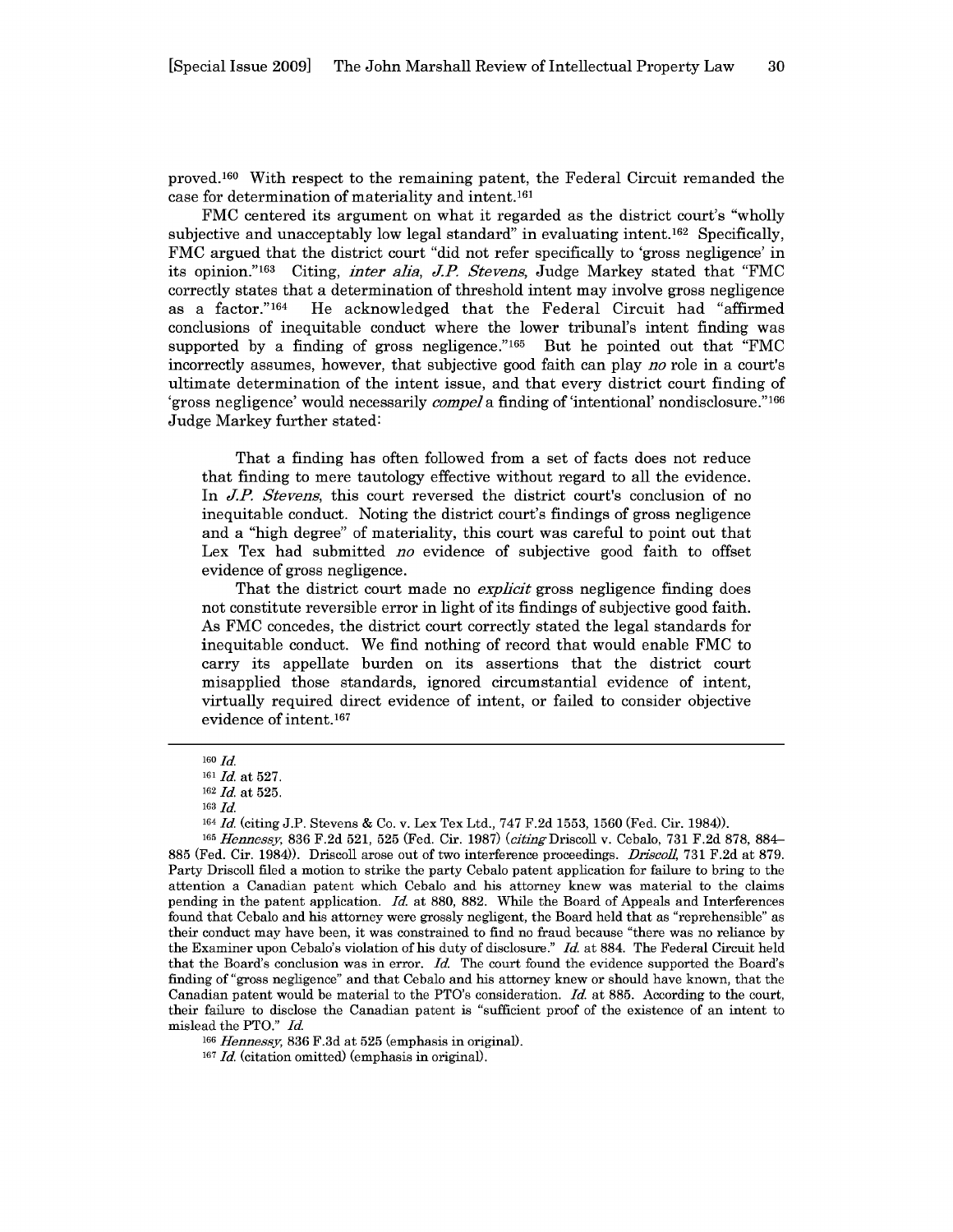#### III. *KINGSDOwVMEDICAL CONSULTANTS, LTD V. HOLLISTER, INC.*

Kingsdown appealed a judgment of the district court holding that Kingsdown's patent was unenforceable because of inequitable conduct. 168 The district court found that the attorney who prosecuted the patent was grossly negligent in asserting that a claim was allowable, when it had been previously rejected. <sup>169</sup>

Kingsdown's patent is continuation of a parent application, which included claim 50.170 During prosecution, the claim was amended to overcome an indefiniteness rejection. 171 While other claims were rejected over prior art, the examiner indicated that the amendment to claim 50 overcame the rejection and would be allowable. <sup>172</sup> When the continuation was filed, 22 claims from the parent application were included in the continuation.<sup>173</sup> Among the claims was unamended claim 50, which became claim 43 in the continuation.<sup>174</sup> Unamended claim 43 was allowed by the Examiner and became claim 9 in Kingsdown's patent.175

The district court found that this mistake was material because "allowability of claim 50 turned on the amendment overcoming the rejection."176 The district court found "deceitful intent" because "Kingsdown was grossly negligent in not noticing the error, or, in the alternative, because Kingsdown's acts indicated an intent to deceive the PTO."177 The district court further found that "Kingsdown's patent attorney was grossly negligent in not catching the misrepresentation because a mere ministerial review of the language of amended claim 50 in the parent application and of claim 43 in the continuing application would have uncovered the error, and because Kingsdown's patent attorney had had several opportunities to make that review."'178 The district court found that the attorney's conduct amounted to "gross negligence" and inferred from his conduct "intent to deceive the PTO."179 The district court further inferred that there was a motive to deceive where "Kingsdown's patent attorney viewed the Hollister appliance after he had amended claim 50 and before the continuation application was filed."180

In reversing the district court's finding of inequitable conduct, the Federal Circuit recognized that the district court's finding was based on the alternative grounds of intent, namely (1) "gross negligence" and (2) "acts indicating an intent to deceive."<sup>181</sup> The district court relied on gross negligence to infer intent.<sup>182</sup> The

<sup>172</sup>*Id.* at \*2-3.

<sup>174</sup>*Kiangsdown Dist. Ct,* 1988 U.S. Dist. LEXIS 19509, at \*4-5.

<sup>175</sup>*Id.* at **\*5.**

<sup>178</sup>*Id.* at 871-72 (citing *Kingsdown Dist. Ct,* 1988 U.S. Dist. LEXIS 19509, at \*8-9).

<sup>168</sup>*Kingsdown Fed. Cir.,* 863 F.2d 867, 869 (Fed. Cir. 1988) (en banc).

<sup>169</sup> Kingsdown Med. Consultants, Inc. v. Hollister, Inc., No. 84 C 6113, 1988 U.S. Dist. LEXIS 19509, at **\*8-9** (N.D. Ill. Mar. 18, 1988) [hereinafter *Kingsdown Dist. Ct.], rev'd and remanded,* 863 F.2d 867 (Fed. Cir. 1988).

**<sup>170</sup>***Id.* at \*4-5.

<sup>171</sup>*Id.* at \*2-3 (rejecting the application under 35 U.S.C. § 112).

<sup>178</sup>*Kiangsdown Fed. Cir.,* 863 F.2d 867, 870 (Fed. Cir. 1988).

<sup>&</sup>lt;sup>176</sup> Kingsdown Fed. Cir., 863 F.2d at 871 (citing Kingsdown Remand, 1988 U.S. Dist. LEXIS 19509, at \*7).

<sup>177</sup> *Id.* (citing *Kingsdown Dist. Ct.*, 1988 U.S. Dist. LEXIS 19509, at \*8–9).

<sup>&</sup>lt;sup>179</sup> Id. (citing *Kingsdown Dist. Ct.*, 1988 U.S. Dist. LEXIS 19509, at \*8-9).

*<sup>180</sup>Id.* at 872 (citing *Kiangsdown Dist. Ct.,* 1988 U.S. Dist. LEXIS 19509, at \*4). 181 *Id.*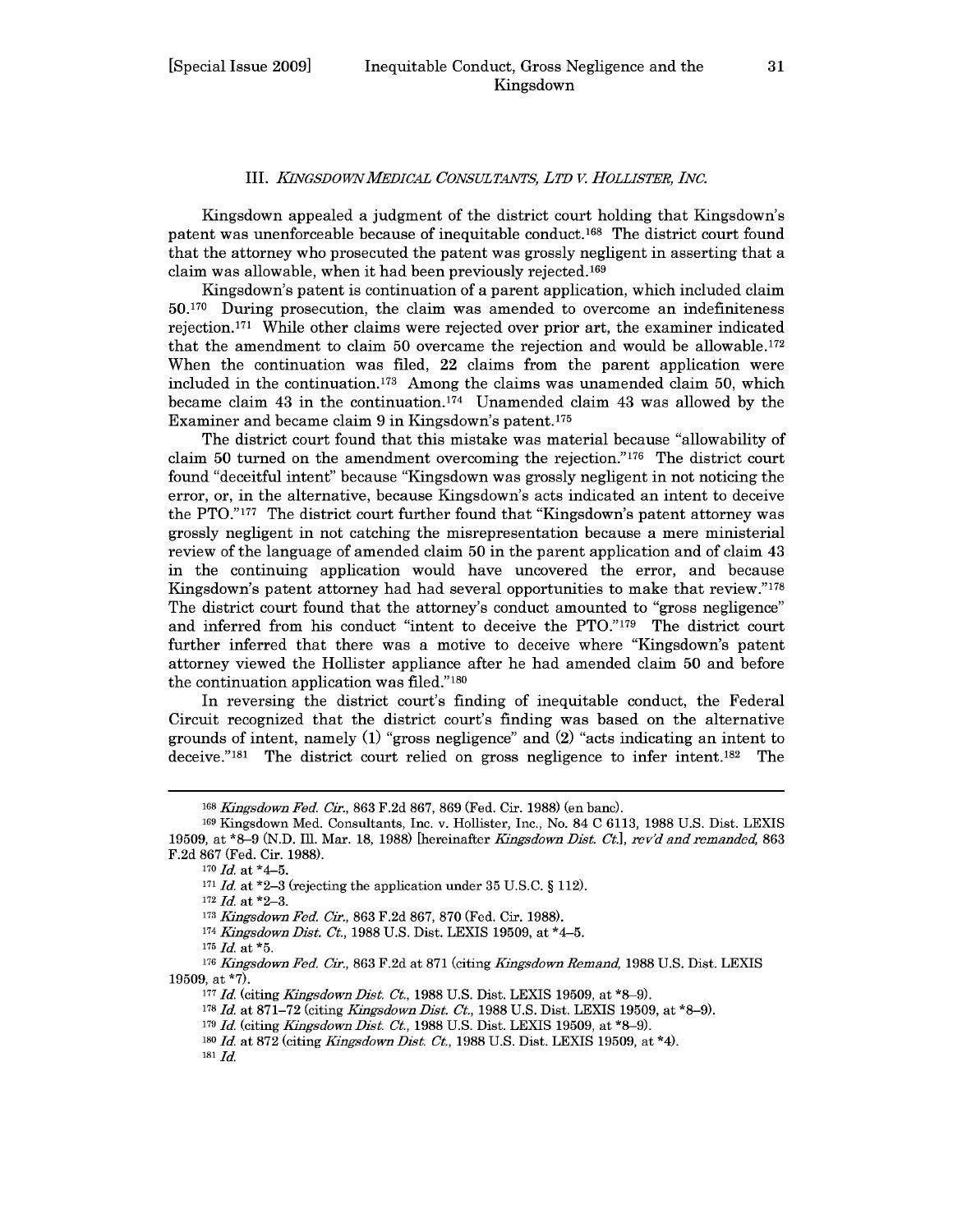Federal Circuit held that the evidence did not warrant a finding that the patent attorney's conduct amounted to gross negligence.<sup>183</sup> In the opinion, Judge Markey stated that "[w]hether the intent element of inequitable conduct is present cannot always be inferred from a pattern of conduct that may be described as gross negligence. That conduct must be sufficient to require a finding of deceitful intent in the light of all the circumstances." $184$ 

While Judge Markey acknowledged that the patent attorney may have been careless and inattentive, this was insufficient to infer intent to deceive.<sup>185</sup> Among the undisputed facts considered by Judge Markey for holding that Kingsdown's patent attorney did not intend to deceive were (i) the mistake was not discovered until after the patent issued, (ii) the similarity of claims 50 and 43, (iii) use of the same claim number 50 for the amended and unamended claims, (iv) multiplicity of claims in the prosecution of the parent and continuation applications, (v) the two year interval between the rejection and amendment of claim 50 and the filing of the continuation application, (vi) the examiner's failure to notice the differences between claims 43 and 50 and that unamended claim 50 had been rejected, and (vii) the failure of Hollister to notice the error during three years of discovery in the litigation.<sup>186</sup>

The decision in *Kingsdown* was an *en banc* decision.<sup>187</sup> In resolving prior decisions which "suggested that a finding of gross negligence compels a finding of an intent to deceive,"188 Judge Markey stated:

"Gross negligence" has been used as a label for various patterns of conduct. It is definable, however, only in terms of a particular act or acts viewed in light of all the circumstances. We adopt the view that a finding that particular conduct amounts to "gross negligence" does not of itself justify an inference of intent to deceive; the involved conduct, viewed in light of all the evidence, include evidence indicative of good faith, must indicate sufficient culpability to require a finding of intent to deceive.<sup>189</sup>

#### IV. AFTERMATH OF *KNGSDOWN*

"Gross negligence" as a separate threshold element of intent to establish inequitable conduct had its beginning in *Norton.190* The standard had been adopted by the PTO and it was made part of the new Rule 56 as amended in 1977.191 The

<sup>182</sup>*Id.* at 873.

<sup>183</sup>*Id.*

*<sup>184</sup>Id.*

<sup>185</sup>*Id.*

<sup>186</sup>*Id.*

<sup>&</sup>lt;sup>187</sup> *Id.* at 876 (resolving conflicting precedent regarding gross negligence and the intent element of inequitable conduct).

<sup>188</sup> *Id.*

<sup>189</sup> *Id.* at 876.

*<sup>190</sup>See Norton v. Curtiss,* 433 F.2d 779, 796 (C.C.P.A. 1970).

<sup>191</sup> *See* Patent Examining and Appeal Procedures, 42 Fed. Reg. 5588, 5590 (Jan. 28, 1977) (to be codified at 37 C.F.R. pt. 1).